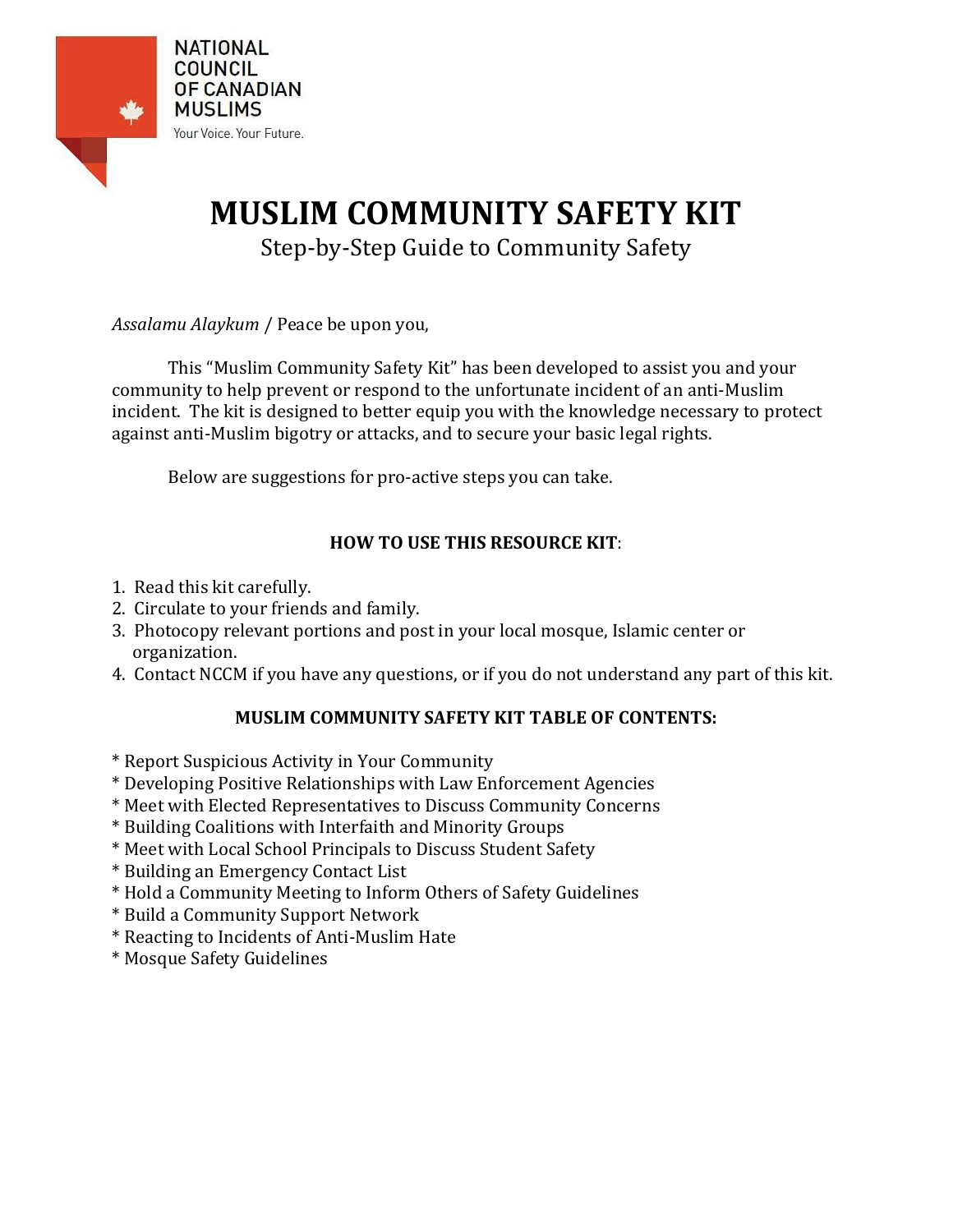

**REPORT SUSPICIOUS ACTIVITY IN YOUR COMMUNITY.** Muslims must do their part to Page | 2 ensure the safety and security of our nation. If anyone notes suspicious persons or activities in their community, they should report it immediately to their local police and/or the RCMP.

#### **DEVELOPING POSITIVE RELATIONSHIPS WITH LAW ENFORCEMENT AGENCIES.**

Community leaders should immediately coordinate meetings between representatives of the Muslim community and local law enforcement and the RCMP. These meetings should focus on ways in which the community can help national security and on how authorities can protect Canadian Muslims from harassment and discrimination.

**MEET WITH ELECTED OFFICIALS TO DISCUSS COMMUNITY CONCERNS.** Delegations of Muslim community representatives should schedule meetings with local, provincial and federal elected officials or their key staff to discuss community concerns. Contact NCCM to assist you.

**BUILD COALITIONS WITH INTERFAITH AND MINORITY GROUPS.** Similar meetings should be coordinated with representatives of local interfaith and minority groups. These meetings should focus on building lines of communication and support, and hearing from these groups how they deal with discrimination and bigotry.

# **MEET WITH LOCAL SCHOOL PRINCIPALS TO DISCUSS STUDENT SAFETY.**

Representatives of the Muslim community should meet with local school administrators to discuss safety plans for students and to sensitize the administrators to harassment of Muslim students. Contact NCCM to assist you.

**BUILDING AN EMERGENCY CONTACT LIST.** Community leaders should develop emergency e-mail and phone contact lists to be used in case of an incident that threatens the community's safety. Local imams, Islamic center board members, and community leaders should be on the lists. A second list should be developed containing contact information for all local law enforcement agencies.

**HOLD A COMMUNITY MEETING TO INFORM OTHERS OF SAFETY GUIDELINES.** Call for a meeting of the local Muslim community to discuss the information outlined in this kit. The meeting should take place at a local mosque or Islamic center and should be advertised using the emergency contact list.

**ESTABLISH A COMMUNITY SUPPORT NETWORK.** Establish a network of community members who can offer emotional and material support to those who may be the victims of hate crimes or discrimination. Victims should not be left alone to deal with the negative impact of such incidents.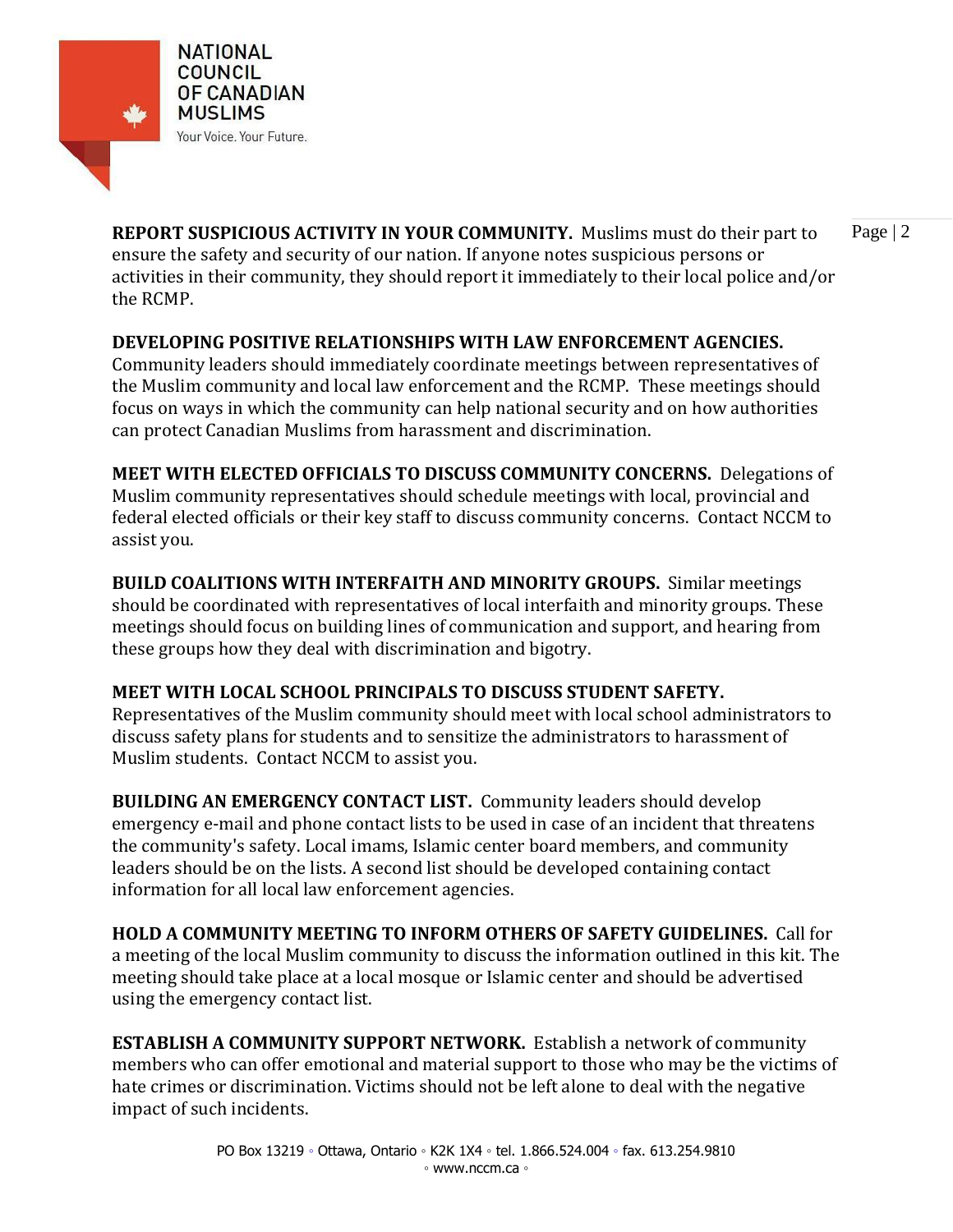

**REACTING TO INCIDENTS OF ANTI-MUSLIM HATE.** If you believe you have been the Page | 3 victim of an anti-Muslim hate crime or discrimination, you should:

1. Report the incident to your local police and/or the RCMP immediately. Ask that the incident be treated as a hate crime. Ask witnesses to give you their name and contact information.

2. Inform NCCM, even if you believe it is a "small" incident. **TEL: 1.866.524.0004, FAX: 613.254.9810, E-MAIL: info@nccm.ca**

3. Document the incident. Write down exactly what was said and/or done by the offender. Save evidence. Take photographs.

4. Act quickly. Each incident must be dealt with when it happens, not when convenient.

5. Decide on the appropriate action to be taken. Consider issuing a statement from community leaders, holding a news conference, organizing a protest, meeting with officials, or starting a letter writing campaign.

6. Mobilize community support. Contact NCCM.

7. Stay on top of the situation.

8. Announce results. When the incident is resolved, make an announcement to the same people and organizations originally contacted.

#### **MOSQUE SECURITY GUIDELINES**

Areas of Vulnerability:

\* Mosques located in isolated areas.

- \* Mosques left unattended for extended periods of time.
- \* Mosques with unsecured doors and/or windows.
- \* Absence of a burglar alarm system.
- \* Heavy exterior vegetation (shrubs, etc.) in which criminals may hide.
- \* Absence of exterior lighting.

# **Take the following safety measures:**

1. Build good relationships with neighbours of the mosque. Invite them to visit your centre.